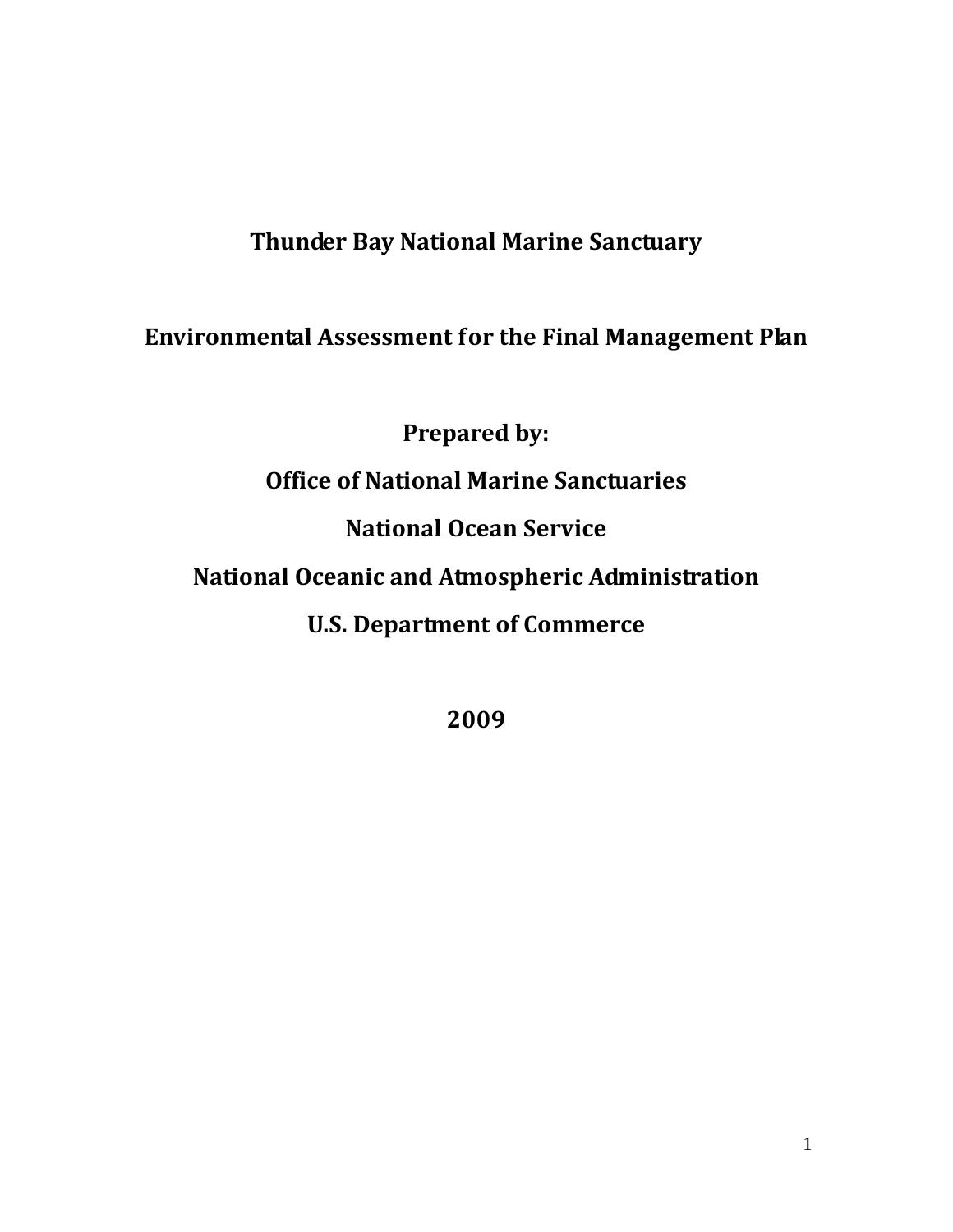## **Environmental Assessment**

## **Table of Contents**

## <span id="page-1-0"></span>**Introduction**

This environmental assessment (EA) presents an analysis of actions pertaining to the proposed Final Management Plan (2009) for Thunder Bay National Marine Sanctuary. The preferred alternative recommended by this EA is to implement the activities in the proposed Final Management Plan. The other alternative considered and analyzed in this document is a "no action" alternative.

The proposed Final Management Plan was prepared by NOAA and the State of Michigan's Department of History, Arts and Libraries in cooperation with the Thunder Bay Sanctuary Advisory Council and with input from the public, local governments, state and federal agencies, and other stakeholders. The plan is comprised of four actions plans (Resource Protection, Education and Outreach, Research, and Sanctuary Operations and Administration). It sets priorities to guide sanctuary programs and operations and provides the public with a better understanding of the sanctuary's strategies to protect Thunder Bay's resources.

Implementing the proposed Final Management Plan is an action being considered in order to better protect sanctuary resources as required by the National Marine Sanctuaries Act (NMSA) of 1972, as amended (16 USC §1431 *et seq.*). The original Thunder Bay National Marine Sanctuary Management Plan was written as part of the sanctuary designation process and published in the Final Environmental Impact Statement (1999). Most of the activities presented in the 1999 management plan have been implemented, therefore creating the need to revise the document. The proposed Final Management Plan was developed to evaluate the sanctuary's existing goals and objectives, and to develop management strategies to ensure the sanctuary best protects its resources.

NOAA anticipates that implementing the proposed Final Management Plan for Thunder Bay National Marine Sanctuary will provide needed protection to the maritime heritage resources for which the sanctuary was designated. This is NOAA's preferred action. The magnitude of proposed changes to activities in the proposed Final Management Plan will not be significant enough to result in any measurable impacts. NOAA therefore anticipates a Finding of No Significant Impact for this action. However, when implementing the proposed Final Management Plan, specific agency activities will be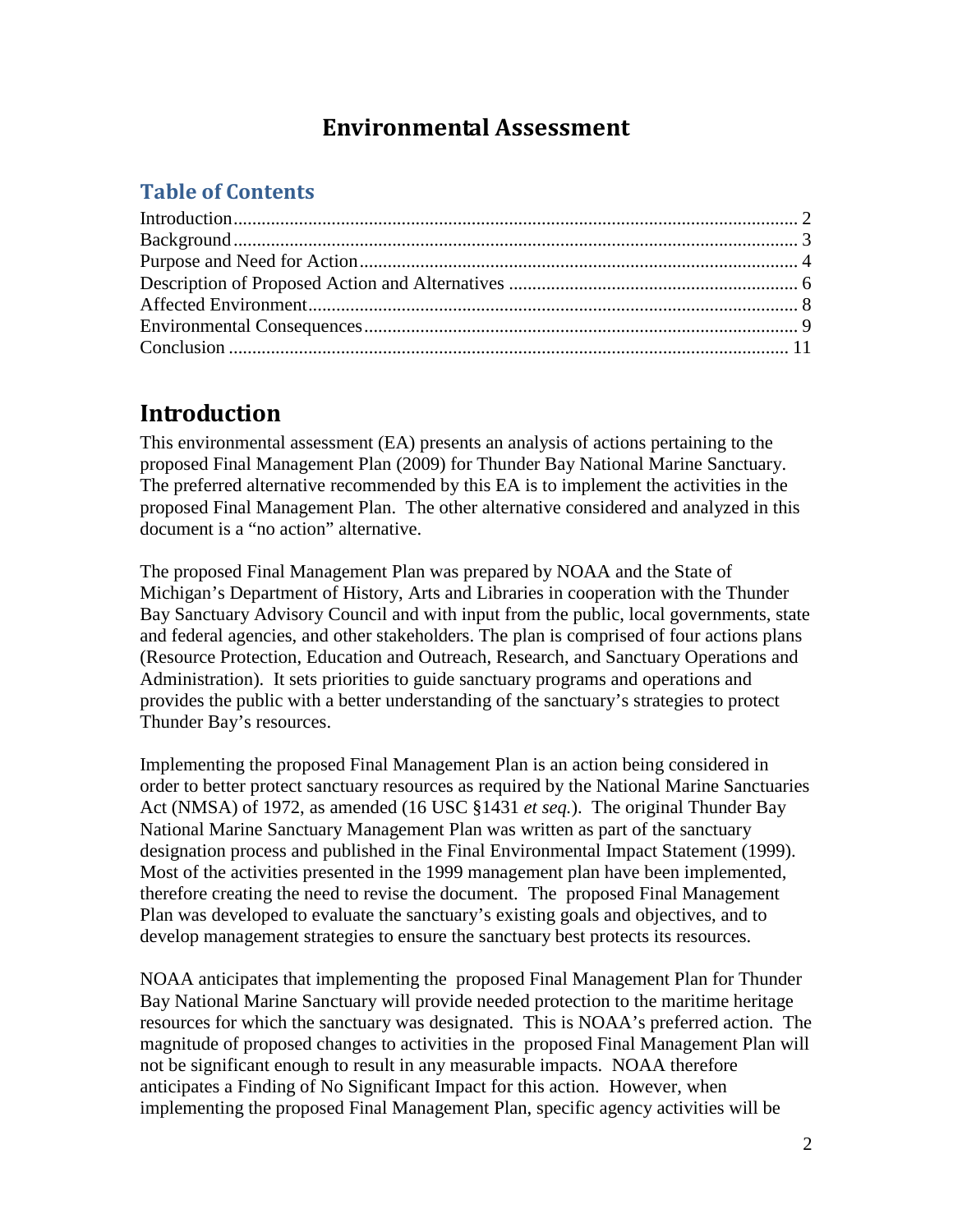individually assessed, on a case-by-case basis, to determine if the appropriate analysis under NEPA has been satisfied. Activities that are beyond the scope of this assessment may require further analysis (e.g., preparation of a supplemental EA or an environmental impact statement) in order to comply with NEPA and the NMSA.

NOAA prepared this EA in accordance with the National Environmental Policy Act of 1969 (NEPA; 42 USC § 4321 *et seq*.) as implemented by the Council on Environmental Quality regulations (40 CFR Parts 1500-1508), and National Oceanic and Atmospheric Administration (NOAA) Administrative Order (NAO) 216-6, which describes NOAA policies, requirements, and procedures for implementing NEPA.

# <span id="page-2-0"></span>**Background**

## Thunder Bay National Marine Sanctuary

On October 7, 2000, NOAA designated Thunder Bay the nation's thirteenth national marine sanctuary. It's the only freshwater sanctuary in the national marine sanctuary system. Thunder Bay National Marine Sanctuary is jointly managed by NOAA and the State of Michigan. Before Thunder Bay's designation as a national marine sanctuary in 2000, the State of Michigan created the Thunder Bay Underwater Preserve, a 290-squaremile area designated in 1981 as the first of eleven preserves authorized by Michigan's "Bottomlands Act", 1980 PA 184, MCL 299.51 *et seq*. The State's preserve program is presently authorized by Part 761 of the Natural Resources and Environmental Protection Act, 1994 PA 451, MCL 324.76101 *et seq*. The 448-square-mile area of Lake Huron is now both a national marine sanctuary and a state underwater preserve.

Located in northwestern Lake Huron, off Alpena, Michigan, Thunder Bay is adjacent to one of the most treacherous stretches of water within the Great Lakes system. Unpredictable weather, murky fog banks, sudden gales, and rocky shoals earned the area the name "Shipwreck Alley." The sanctuary is bordered to the north and south by Alpena County lines and extends west to 83 degrees west longitude. It is the only freshwater protected area in the system of 13 national marine sanctuaries and one marine national monument managed by the Office of National Marine Sanctuaries (ONMS). Lake Huron's cold, freshwater provides an ideal environment for the preservation of Thunder Bay's shipwrecks, which occur at depths above 260 feet.

Historical research indicates that more than 200 shipwrecks lie below the waters in and around Thunder Bay. The sheer number of shipwrecks is impressive. However, it is their excellent state of preservation and what they represent—a century and a half of maritime commerce and travel on the Great Lakes—that elevates them to national and international significance deserving an exceptional level of protection, study, and public interpretation. When implemented, the proposed Draft Management Plan will help protect shipwrecks that have been located and those that await discovery. Each is a unique and fragile element in history that Thunder Bay National Marine Sanctuary is dedicated to preserving for future generations.

### Management Plan Review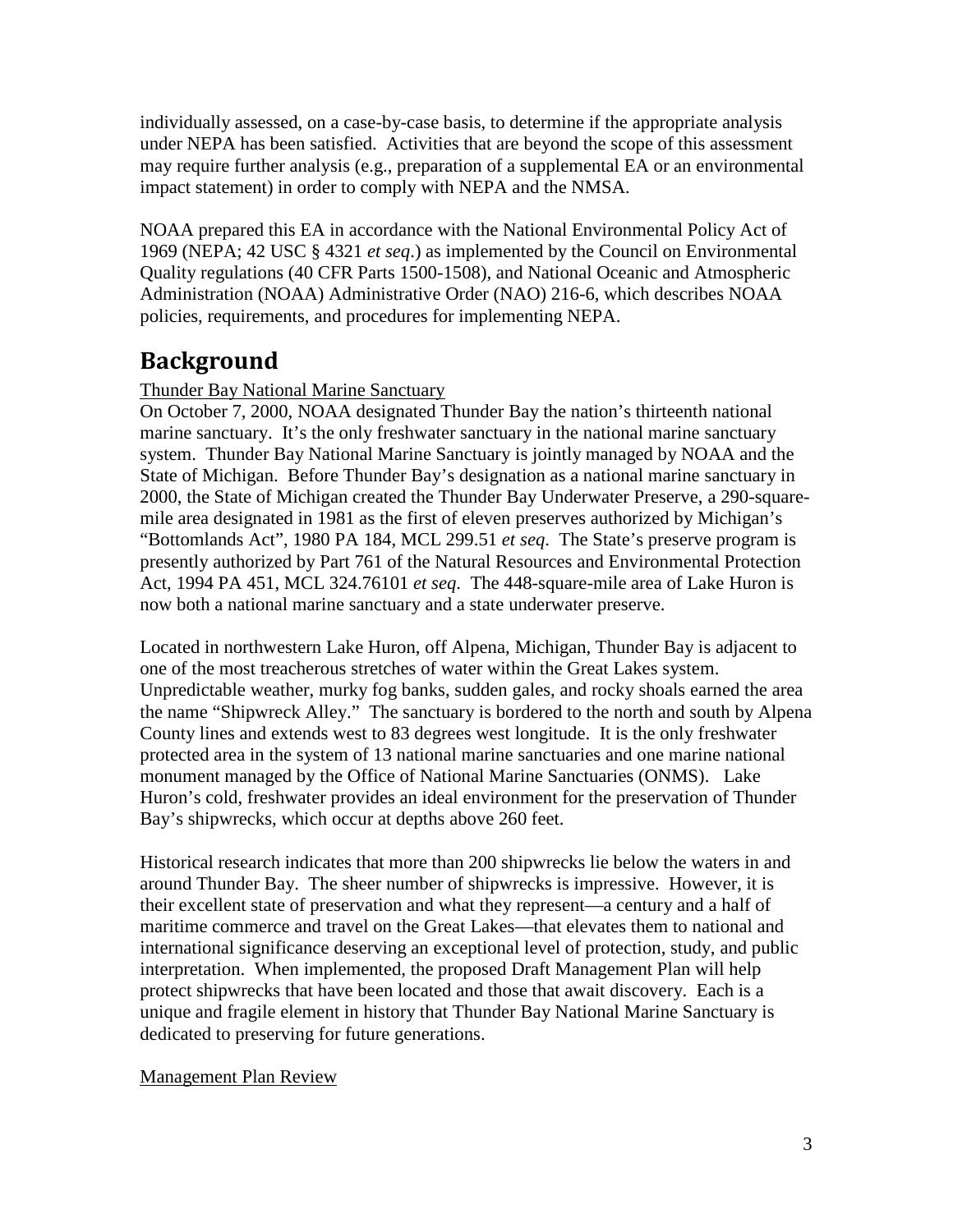Section 304(e) of the National Marine Sanctuaries Act (NMSA) requires NOAA to review its management plans for national marine sanctuaries every five years and to evaluate the substantive progress toward implementing the management plans and goals for each sanctuary, especially the effectiveness of site-specific management techniques (16 U.S.C. § 1434(e)). Pursuant to this requirement, NOAA initiated its management plan review (MPR) for Thunder Bay in September 2006, in cooperation with members of the sanctuary advisory council. Public scoping meetings were held in September 2006 in Alpena, Presque Isle County, Alcona County, and Lansing, and written comments were received via mail, fax, and email from September 18, 2006 to October 13, 2006 to gather input on resource management issues from resource users, interest groups, government agencies, and other members of the public. Public comments were used to identify issues to address in the proposed Final Management Plan.

Working groups made up of sanctuary staff, sanctuary advisory council members, and the public held 22 working group meetings to develop strategies and activities resulting in the development of four action plans: Resource Protection, Education and Outreach, Research, and Sanctuary Operations and Administration.

Management plans are site-specific documents that the ONMS uses to manage individual sanctuaries. Management plans:

- summarize existing programs and regulations;
- guide preparation of annual operating plans;
- articulate visions, goals, objectives, and priorities;
- guide management decision-making;
- guide future project planning;
- ensure public involvement in management processes; and
- contribute to the attainment of system goals and objectives.

## <span id="page-3-0"></span>**Purpose and Need for Action**

#### Need

The need for this proposed Final Management Plan is to improve the protection and maintenance of the resources of Thunder Bay NMS as required by the National Marine Sanctuaries Act and the Thunder Bay National Marine Sanctuary terms of designation.

#### *National Marine Sanctuaries Act*

The National Marine Sanctuary System, of which the sanctuary is a part, is managed pursuant to provisions of the National Marine Sanctuaries Act (NMSA) of 1972, as amended (16 USC § 1431 *et seq*.). Under the NMSA, the Secretary of Commerce is authorized to designate and manage areas of the marine environment as national marine sanctuaries. Such designation is based on attributes of special national significance, including conservation, recreational, ecological, historical, scientific, cultural, archaeological, educational, or aesthetic qualities. Sanctuaries are managed to protect and conserve their resources and to allow uses that are compatible with resource protection, the primary goal of the National Marine Sanctuary System. The mission of NOAA's ONMS is to serve as the trustee for the nation's system of marine protected areas,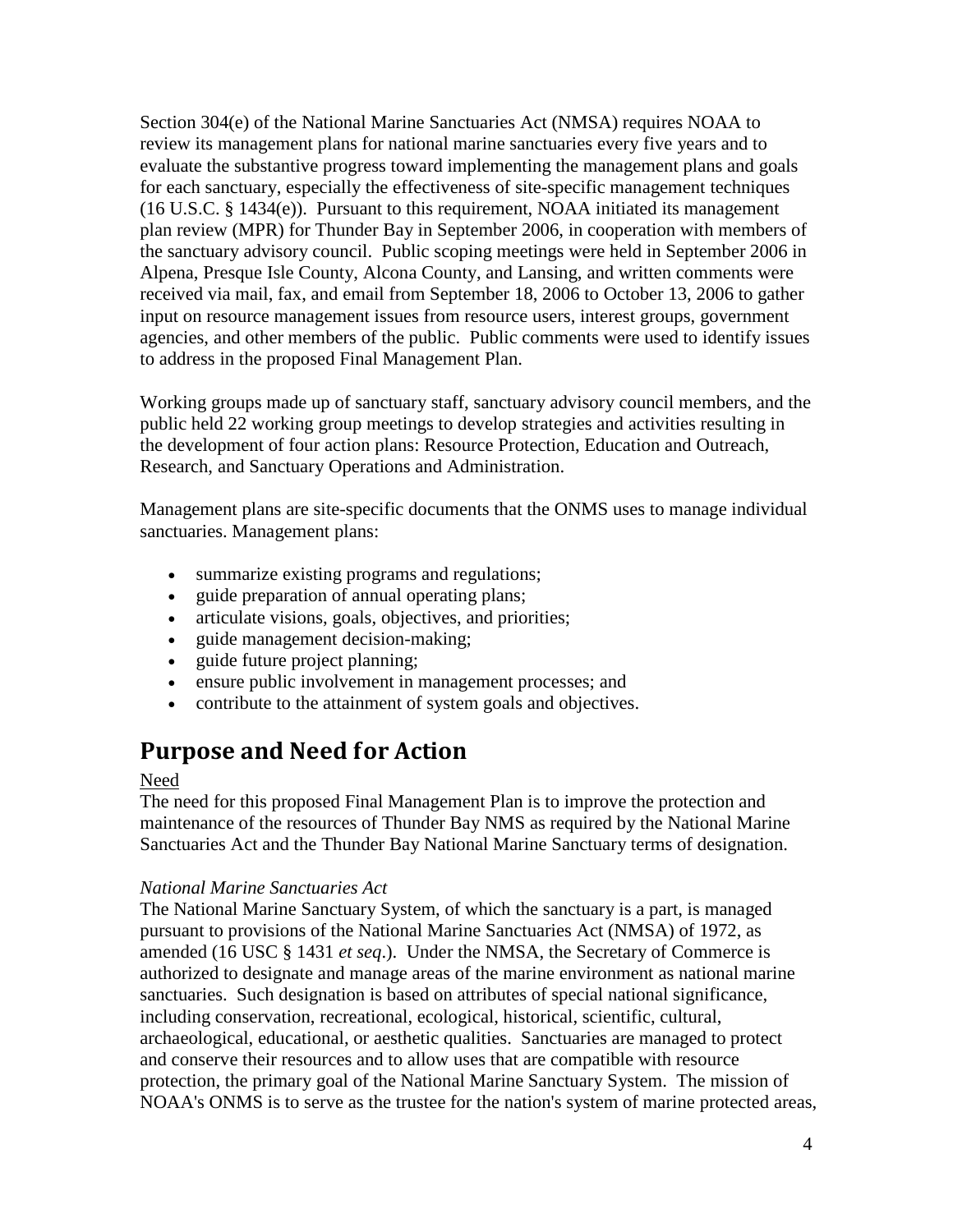to conserve, protect, and enhance their biodiversity, ecological integrity and cultural legacy.

*Thunder Bay National Marine Sanctuary Designation, Goals and Objectives* Thunder Bay National Marine Sanctuary was designated as this nation's thirteenth national marine sanctuary in 2000 for the purposes of:

- complementing and supplementing existing management and enforcement authorities protecting maritime heritage resources;
- providing educational opportunities that promote understanding, appreciation, and involvement in the protection and stewardship of maritime heritage resources;
- developing scientific knowledge and enhancing management practices related to maritime heritage resources by encouraging research and monitoring programs; and
- encouraging the exchange of knowledge and expertise to enhance sustainable uses of the Great Lakes and maritime heritage resources.

#### **Purpose**

The purpose of this action is to establish the proposed Final Management Plan in order to better preserve the sanctuary's nationally significant shipwrecks and maritime landscape through resource protection, education, and research.

A proposed Final Management Plan would update NOAA's approach to managing the resources of the Thunder Bay National Marine Sanctuary pursuant to the purposes and policies of the NMSA, which are:

- (1) to identify and designate as national marine sanctuaries areas of the marine environment which are of special national significance and to manage these areas as the National Marine Sanctuary System;
- (2) to provide authority for comprehensive and coordinated conservation and management of these marine areas, and activities affecting them, in a manner which complements existing regulatory authorities;
- (3) to maintain the natural biological communities in the national marine sanctuaries, and to protect, and, where appropriate, restore and enhance natural habitats, populations, and ecological processes;
- (4) to enhance public awareness, understanding, appreciation, and wise and sustainable use of the marine environment, and the natural, historical, cultural, and archaeological resources of the National Marine Sanctuary System;
- (5) to support, promote, and coordinate scientific research on, and long-term monitoring of, the resources of these marine areas;
- (6) to facilitate to the extent compatible with the primary objective of resource protection, all public and private uses of the resources of these marine areas not prohibited pursuant to other authorities;
- (7) to develop and implement coordinated plans for the protection and management of these areas with appropriate Federal agencies, State and local governments, Native American tribes and organizations, international organizations, and other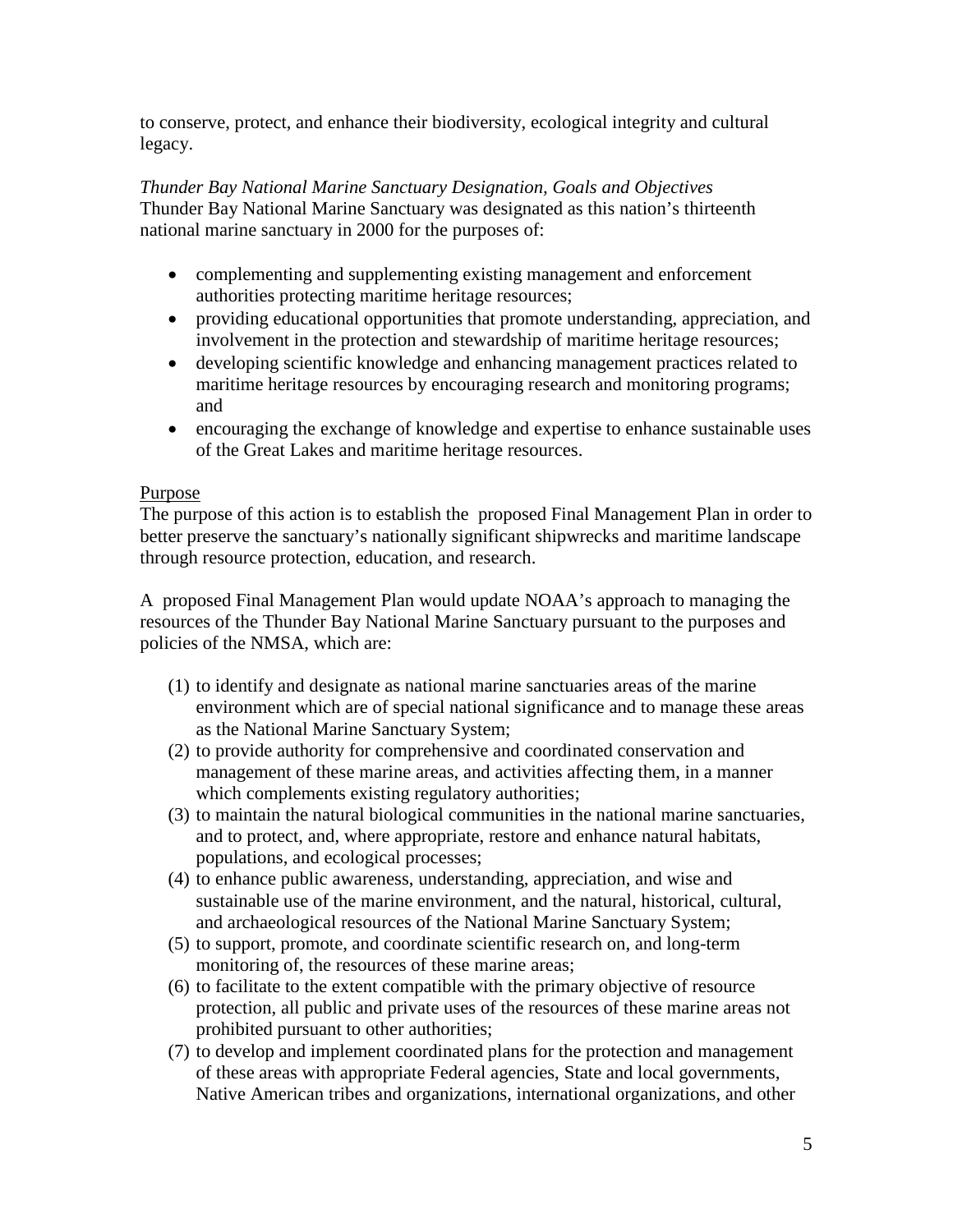public and private interests concerned with the continuing health and resilience of these marine areas;

- (8) to create models of, and incentives for, ways to conserve and manage these areas, including the application of innovative management techniques; and
- (9) to cooperate with global programs encouraging conservation of marine resources.

# <span id="page-5-0"></span>**Description of Proposed Action and Alternatives**

Awareness of new issues affecting sanctuary management and the fulfillment of most of the prior plan's objectives necessitated the development of the proposed Final Management Plan. Additionally, NOAA decided that it would be a non-regulatory management plan that establishes a policy framework for future management actions. This environmental assessment provides analyses and supporting documentation for the agency to determine whether a Finding of No Significant Impact is warranted. To make this determination, two alternatives are being considered: leaving the current management plan in place (no-action alternative) or establishing the proposed Final Management Plan. The preferred alternative is to establish the proposed Final Management Plan. A discussion of each of the alternatives follows.

### **No-action alternative**

This alternative would maintain the 1999 management plan despite its outdated format and completion of tasks. The no-action alternative does not mean that NOAA would stop managing the sanctuary. Management actions described in the 1999 management plan, such as regulations, educational and research activities, and enforcement actions, would continue.

## **Alternative 1—Preferred Alternative**

This alternative proposes establishing the proposed Final Management Plan. This plan removes old tasks and incorporates new and planned management strategies and activities; reformats the document so it is consistent with NOAA's preferred format; and lays out performance measures to better evaluate the effectiveness of the sanctuary's management. Specifically, changes made to the management plan include:

- An updated description of maritime heritage resources;
- Developing new action plans in keeping with the templates of current sanctuary system management plans; and
- A new set of outcomes and performance measures.

Action plans are detailed five-year plans that address a function of the sanctuary. Action plans are program- or thematically-driven, and are composed of a collection of strategies sharing common management objectives. They provide an organized structure and process for implementing strategies, including a description of the requisite activities, organizations involved, and requirements necessary for either full or partial implementation. The following action plans form the backbone of the proposed Final Management Plan.

### Resource Protection Action Plan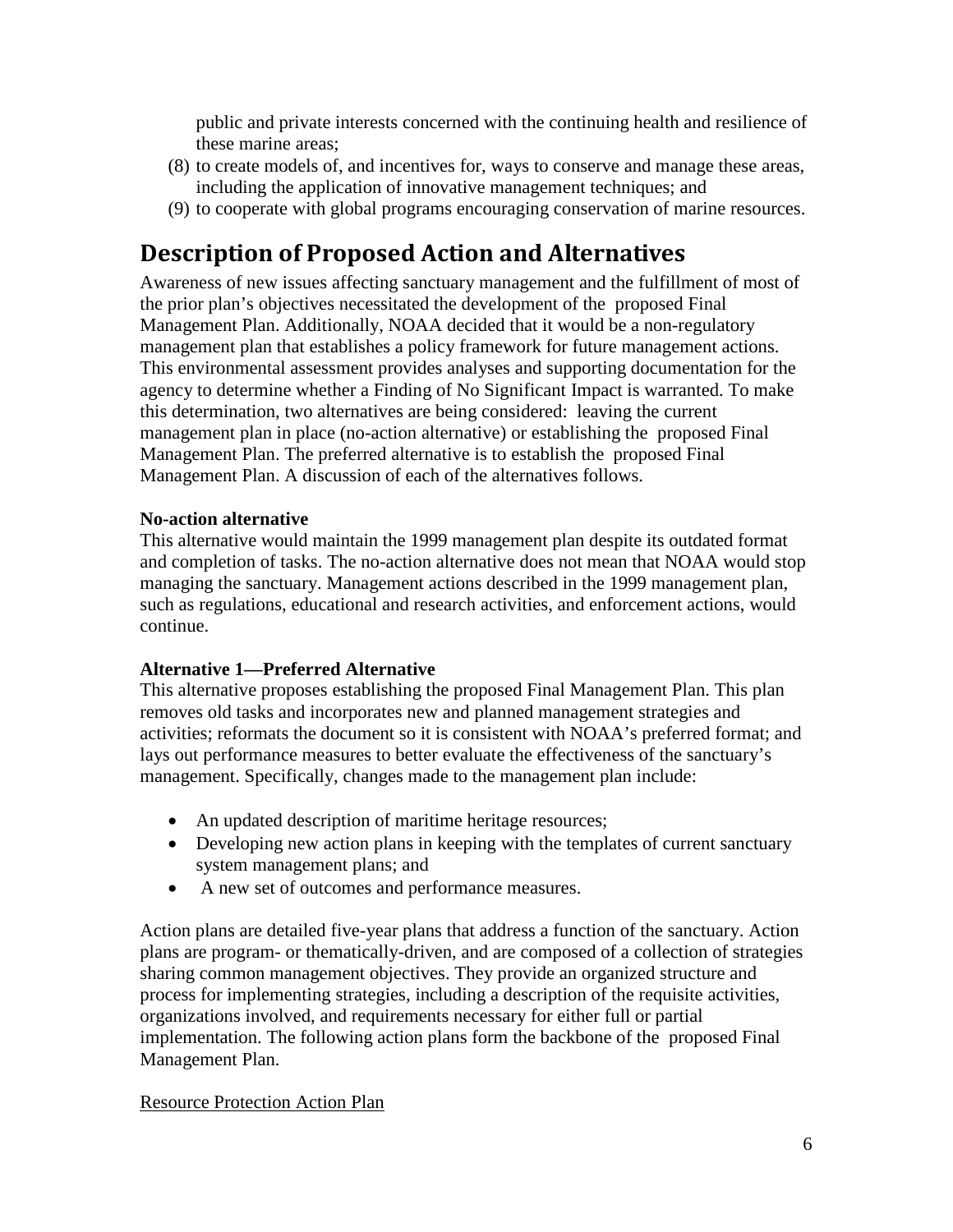This action plan seeks to strengthen protection of Thunder Bay National Marine Sanctuary's resources through compliance with existing sanctuary regulations, while increasing resource access. Strategies include considering the proposed expansion of the sanctuary, evaluating recreational use of sanctuary resources, increasing compliance with sanctuary regulations and other applicable state and federal laws, increasing and encouraging access and responsible use of sanctuary resources, and preserving and curating maritime heritage artifacts.

#### Education and Outreach Action Plan

This action plan uses education as a management tool to protect sanctuary resources by increasing public awareness and understanding of the sanctuary's maritime landscape and by encouraging responsible stewardship of its maritime heritage resources. Strategies include increasing awareness and knowledge of the sanctuary by developing materials and education and outreach programs, enhancing communication, maintaining and expanding the sanctuary's community presence, and maximizing the impact and effectiveness of sanctuary education and outreach programs through evaluation.

#### Research Action Plan

This action plan seeks to protect the sanctuary's resources and maritime landscape by inventorying, locating, documenting, assessing, managing, and interpreting the sanctuary's archaeological, historical, and environmental resources. Strategies include characterizing the sanctuary maritime heritage resources and landscape features, developing a monitoring program, continuing to partner with Alpena County Library to manage the Thunder Bay Sanctuary Research Collection, developing partnerships to conduct multi-disciplinary sanctuary research, and utilizing volunteers, fellows, interns, and other non-permanent staff for sanctuary characterization, research, and monitoring.

#### Sanctuary Operations and Administration Action Plan

The purpose of this action plan is to ensure sanctuary operation and administrative capabilities are sufficient to effectively and safely implement the sanctuary's mission. Strategies include developing infrastructure to enhance and maintain the Great Lakes Maritime Heritage Center and research vessels and equipment, hiring staff and utilizing volunteers to support sanctuary programs, developing partnerships and identifying outside funding, enhancing operation of the sanctuary advisory council, and developing procedures to ensure the safety of staff and sanctuary visitors.

When implementing the action plans, specific agency activities will be individually assessed, on a case-by-case basis, to determine if the appropriate analysis under NEPA has been satisfied. Activities that are beyond the scope of this assessment may require further analysis (e.g., preparation of a supplemental EA or an environmental impact statement) in order to comply with NEPA. The only activity in the proposed Final Management Plan already known to require additional analysis is the evaluation of a potential expansion of the sanctuary's boundary. The strategy in the Resource Protection Action Plan only evaluates and assesses boundary expansion recommendation proposed by the Thunder Bay Sanctuary Advisory Council. If the advisory council's recommendation to expand the sanctuary to a 3,662-square-mile area from Alcona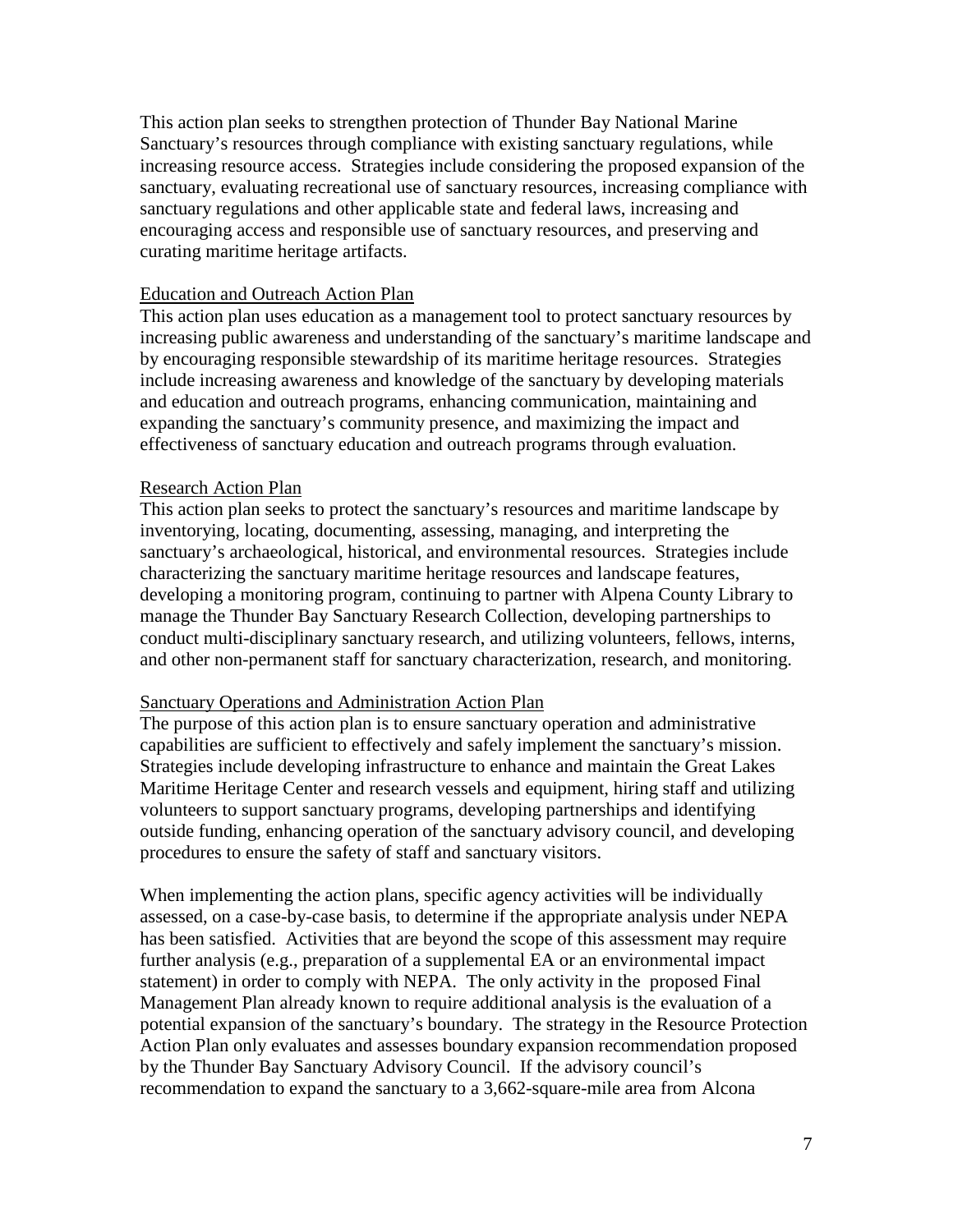County to Presque Isle County, east to the international border with Canada is analyzed and recommended, development of a separate environmental impact statement will be necessary to fulfill the requirements of NEPA and the NMSA.

# <span id="page-7-0"></span>**Affected Environment**

The Final Environmental Impact Statement/Management Plan (1999) contains a complete description of the affected environment of the sanctuary, which is incorporated by reference, and includes natural and maritime heritage resources and human uses. These descriptions are summarized and supplemented below.

## **Study Area**

The Thunder Bay National Marine Sanctuary encompasses 448 square miles of northwest Lake Huron, off the northeast coast of Michigan's Lower Peninsula. The landward boundary of the sanctuary is marked by the northern and southern limits of Alpena County, and the sanctuary extends east from the lakeshore to 83 degrees west longitude. The largest city in the vicinity is Alpena.

### **Maritime Heritage Resources**

Historical research indicates that more than 200 shipwrecks lie in and around Thunder Bay. To date, more than 50 shipwrecks have been discovered within the sanctuary, and an additional 30 wrecks have been located outside of the sanctuary boundaries. Although the sheer number of shipwrecks is impressive, it is the range of vessel types located in the sanctuary that makes the collection nationally significant. From an 1844 sidewheel steamer to a modern 500-foot-long German freighter, the shipwrecks of Thunder Bay represent a microcosm of maritime commerce and travel on the Great Lakes. In addition to shipwrecks, the sanctuary protects and interprets the remains of commercial fishing sites, historic docks, and other underwater archaeological sites. Geological and archaeological evidence suggests a probability of prehistoric archaeological sites resting below sanctuary waters.

### **Natural Environment**

Natural resources of Thunder Bay National Marine Sanctuary include aquatic plants, aquatic animals, reptiles and amphibians, and birds. The waters of Thunder Bay contain aquatic non-indigenous species such as zebra and quagga mussels that can negatively impact shipwrecks and other maritime heritage resources. The sanctuary's lake bottom is composed of undifferentiated till (silt, sand, gravel, and boulders) and bedrock; and the area contains rock shoals and reefs which caused a number of the area's shipwrecks. Notable geological features include limestone walls and sinkholes.

## **Human Uses**

Human use of sanctuary resources includes commercial and recreational fishing, boating, snorkeling, diving, and scientific research. Whitefish is currently the only commercially harvested species in the Thunder Bay region, while recreational fisherman fish for such species as lake trout, brown trout, steelhead, walleye, and salmon. Due to the large collection of shipwrecks in the area, Thunder Bay is a popular location for diving and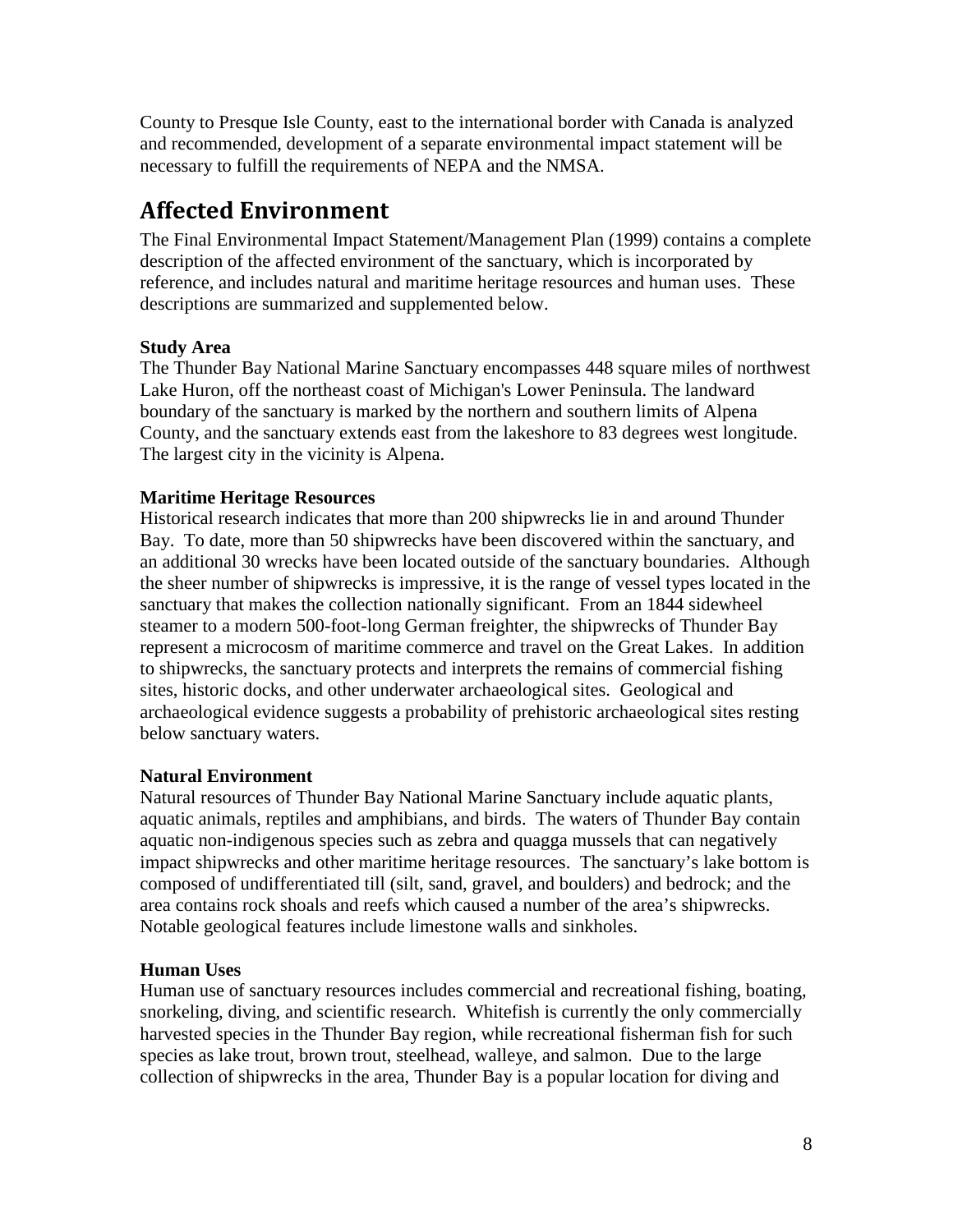snorkeling. Scientific research is conducted on both the sanctuary's natural and maritime heritage resources.

## <span id="page-8-0"></span>**Environmental Consequences**

#### **No-action alternative**

Taking no action would result in no change to the sanctuary's current management plan. The Final Environmental Impact Statement/Management Plan (1999) contains a full analysis of the environmental impacts of alternatives discussed therein. Taking no action would result in no additional impacts to those already associated with the operation of the sanctuary.

#### **Alternative 1: Proposed action**

The proposed Final Management Plan would make no regulatory changes; however, existing non-regulatory programs would be updated and enhanced, and new nonregulatory programs would be launched. NOAA expects this would have a positive environmental effect, by increasing protection of resources through interagency cooperation, by reaching more people and expanding the stewardship message of the sanctuary, and by providing safe access to sanctuary resources. The proposed Final Management Plan itself does not enable any of these activities listed in the action plans to take place; they could take place without the revision under current regulatory and statutory authority, as well as under the current management plan. The environmental impacts of the activities described in the proposed Final Management Plan are described below.

#### Maritime Heritage Resources

The mission of Thunder Bay National Marine Sanctuary is to protect its shipwrecks and other maritime heritage resources through resource protection, education and outreach, and research programs. Several activities in the proposed Final Management Plan would have beneficial impacts on sanctuary maritime heritage resources. The Resource Protection Action Plan could benefit sanctuary maritime heritage resources by reducing the likelihood of anchor damage to the resources by increasing the number of mooring buoys, enhancing enforcement of sanctuary regulations, and increasing education about responsible resource use.

The Education and Outreach Action Plan would raise public awareness about the sanctuary and its resources, encourage public involvement in resource protection, increase knowledge about Great Lakes maritime history, and expand ocean literacy. Such actions could result in beneficial impacts to sanctuary maritime heritage resources through improved public stewardship of the resources. Because people protect what they value, and value what they understand, the sanctuary uses education as a maritime heritage resource protection tool.

The Research Action Plan would have beneficial impacts on maritime heritage resources through increased scientific monitoring of sanctuary resources. The plan calls for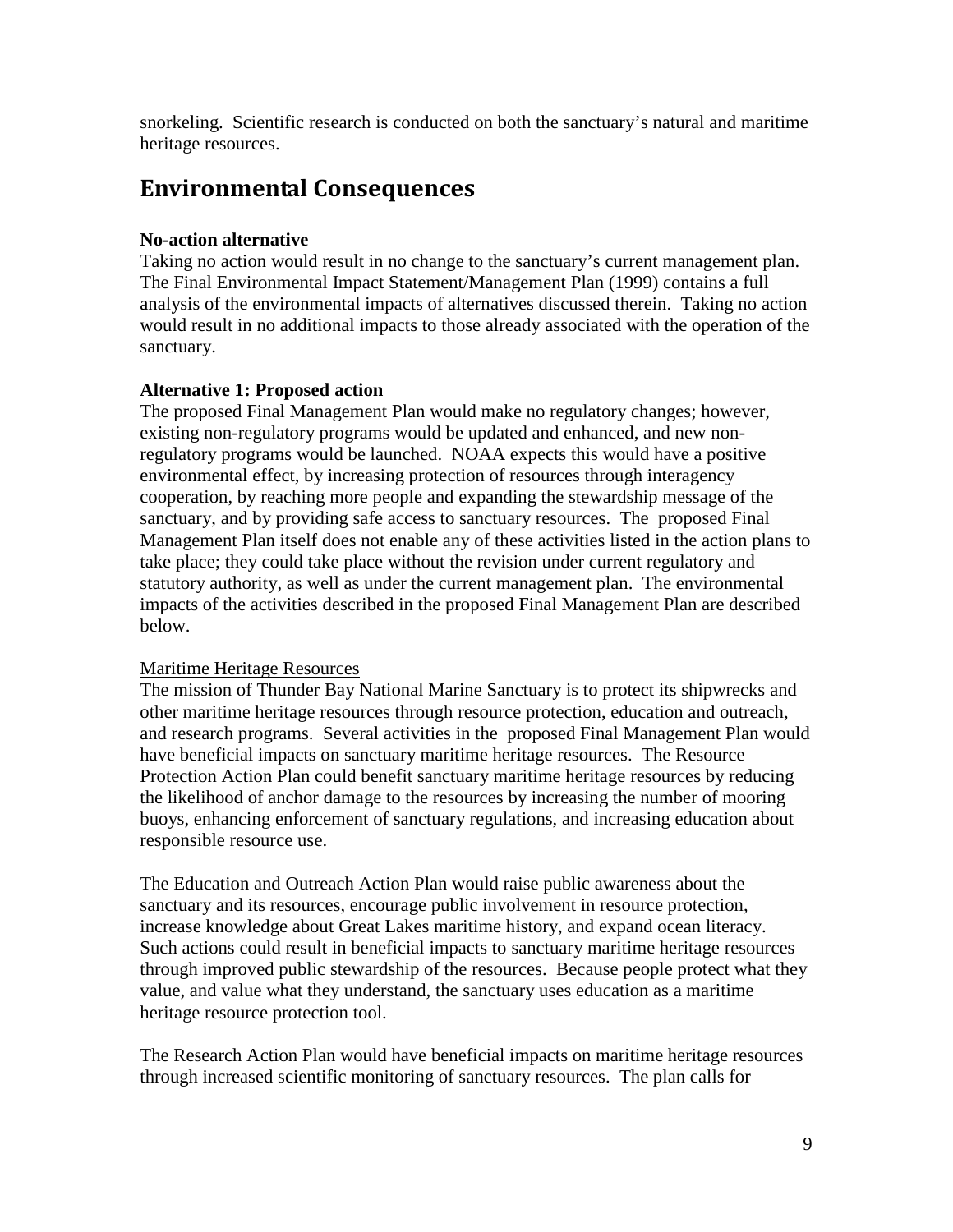increased characterization of the maritime heritage resources, which is necessary to develop baselines for monitoring.

The Sanctuary Operations and Administration Action Plan would provide the framework for the organizational structure and functions of the sanctuary to address resource protection, research, and education and outreach programming to protect sanctuary maritime heritage resources. Because of its administrative nature, this action plan would not result in significant positive or negative environmental impacts.

Many of the activities in the proposed Final Management Plan are extensions of programs already offered by the sanctuary as set forth in the 1999 management plan and would not, therefore, produce significant positive or negative environmental impacts. Similarly, the action plans in the preferred alternative would not, in and of themselves, result in significant positive or negative environmental impacts. Any regulatory actions that might be proposed as a result of activities described in the proposed Final Management Plan would require further analysis (e.g., preparation of a supplemental EA or an environmental impact statement) in order to comply with NEPA, including extensive public input.

#### Natural Environment

The proposed Final Management Plan focuses mainly on protection of the sanctuary's shipwrecks and other maritime heritage resources, but may have beneficial impacts on the natural resources of the sanctuary. Collaborative research between the sanctuary and local, national, and international researchers and organizations is proposed in the revised management plan to study climate change, invasive species, lake biology, geology, and water quality. Such studies would increase understanding of the sanctuary environment, and as a result may benefit the sanctuary's natural resources through educated management actions. Increased awareness about the Great Lakes through educational initiatives is intended to result in greater public stewardship of Lake Huron. Further, the Sanctuary Operations and Administration Action Plan seeks to demonstrate new "green" technologies and alternative energy options to the public and such actions could benefit the natural resources. None of these activities would, in and of themselves, result in significant positive or negative environmental impacts.

#### Human Uses

Assessment of recreational use of sanctuary resources is proposed in the Resource Protection Action Plan, but reporting use would be voluntary and would neither restrict nor encourage use. Activities in this action plan could increase public access and responsible use of sanctuary resources by providing information about the resources and access points, increasing the number of mooring buoys, and providing education about sanctuary regulations and applicable state and federal laws. Activities in the proposed Final Management Plan would not affect commercial or recreational fishing or scientific research. Therefore, the proposed action would not result in significant positive or negative impacts on human uses of the sanctuary.

#### Cumulative Impacts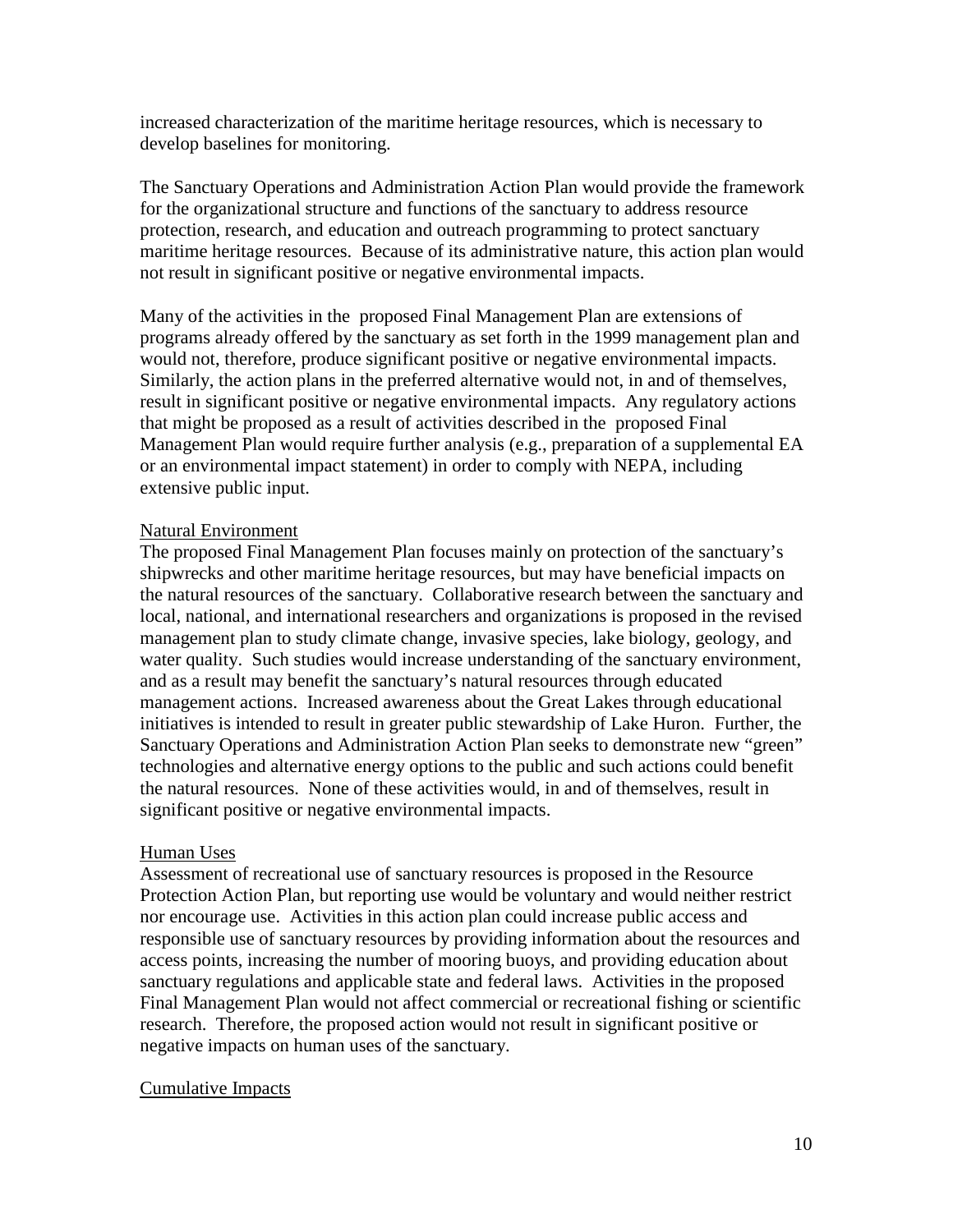<span id="page-10-0"></span>The past, present, and reasonably foreseeable actions that were considered in conjunction with the proposed Final Management Plan include:

- State laws relating to maritime heritage resources (Part 761 of the Natural Resources and Environmental Protection Act, 1994 PA 451, MCL 324.76101 *et seq*). These laws impact maritime heritage resources by prohibiting resource disturbance or artifact recovery without a permit. The cumulative effects of these laws, when considered with the proposed action, are to protect maritime heritage resources from disturbance and destruction. Public awareness about state laws related to maritime heritage resources is also expected to increase as a result of the proposed action, further reinforcing this effect.
- The Lake Huron Plan. The Lake Huron Plan is a state agency plan to protect and manage Lake Huron. The activity in the proposed Final Management Plan to partner with multidisciplinary researchers to study Lake Huron, if implemented, may benefit this project. The proposed action would not have significant impacts on the natural environment of Lake Huron being protected and restored under this plan.
- Thunder Bay National Marine Sanctuary boundary expansion. As previously noted, the Thunder Bay Sanctuary Advisory Council recommended expanding the sanctuary boundaries to a 3,662-square-mile area. Although included as a strategy in the proposed Final Management Plan, this proposal will be analyzed separately under NEPA should the agency decide to consider this recommendation further. Any expansion of the sanctuary boundary will not impact the environment or the maritime heritage resources within the existing sanctuary boundaries; therefore, no cumulative effects are expected.

The proposed Final Management Plan was reviewed and commented on by the Michigan Department of History, Arts and Libraries, Michigan Department of Natural Resources, Michigan Department of Environmental Quality, and the Michigan Department of Transportation. Through discussions with these groups, activities in the proposed Final Management Plan were not found to have significant positive or negative impacts on the activities of these groups or the environment and resources their activities affect.

Based on this analysis, the activities described in the proposed Final Management Plan, reviewed in conjunction with other actions taking place in the Thunder Bay region, are not expected to result in significant cumulative impacts on sanctuary resources or the environment.

# **Conclusion**

While the activities in the proposed Final Management Plan are expected to produce beneficial impacts on the maritime heritage resources, the natural environment, and to recreational users, such benefits produce less than significant environmental impacts. Many of the activities in the proposed Final Management Plan are extensions of programs set forth in the current management plan. As previously discussed, any action proposed to implement the sanctuary advisory council's recommendation to expand the sanctuary boundary would require analysis under a separate environmental impact